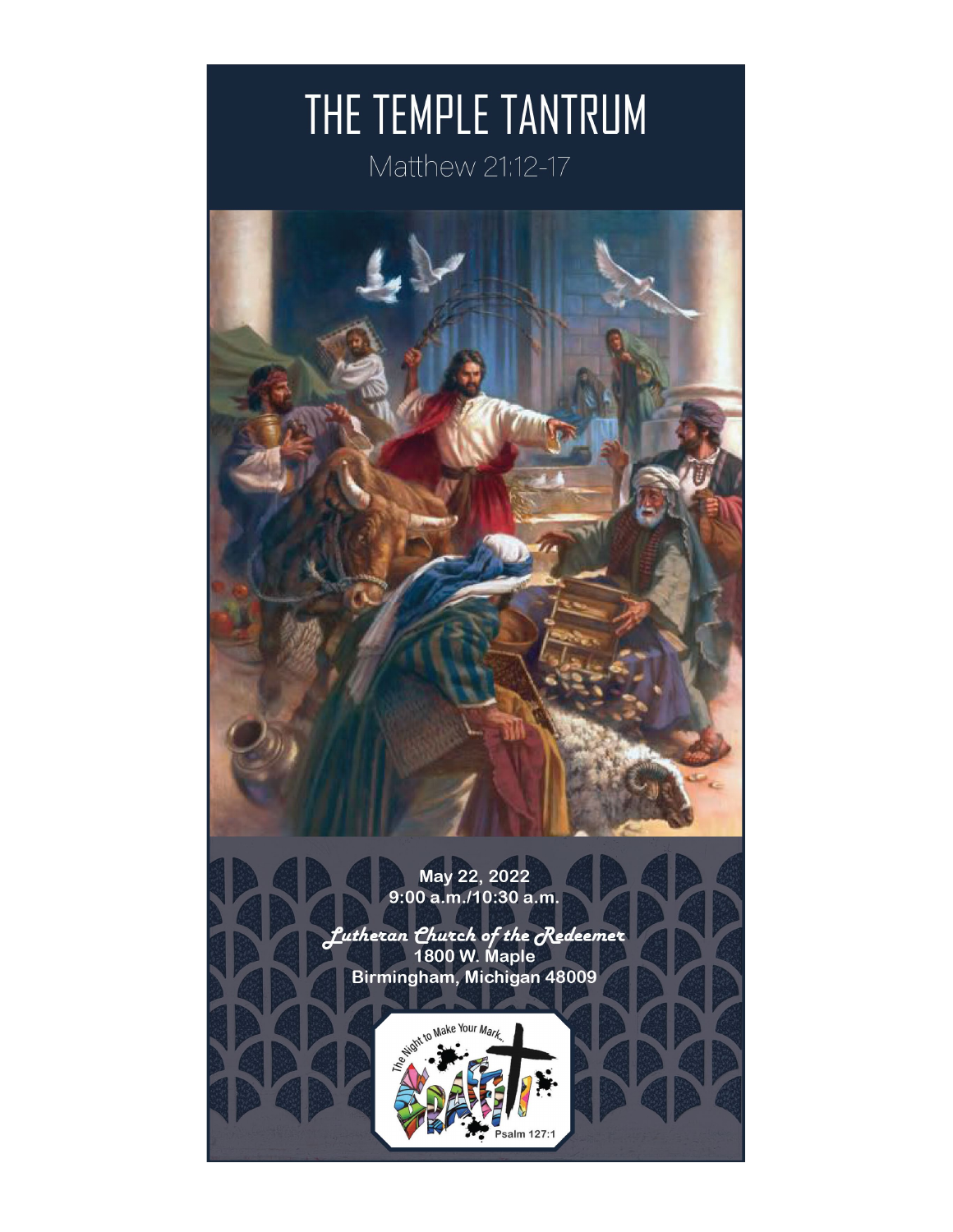### **ORDER OF WORSHIP May 22, 2022 – 9:00 a.m./10:30 a.m. Sixth Sunday of Easter Theme: Jesus Cleanses the Temple**

#### **As We Gather**

Of Herod's building projects, none were greater than the Jerusalem temple, which he expanded. It sat on what we now call the Temple Mount, an area of some thirty-five acres. Only priests could enter the temple itself, which took up a small part of the mount and was surrounded by three courts: Israelite men could enter the court closest to the temple. Israelite men and women could occupy the next court. But the Court of the Gentiles, which was the court farthest from the temple, was the closest any non-Jew could get to the sanctuary.

#### **Prayer Before Worship**

O Lord, we lift our eyes to see your glory. We open our hearts to receive your love. We engage our minds to understand your truths. We offer our songs to praise Your name. Lord, as we give You our lives, please take everything that we are, so that we may reveal Your blessings to the world. Amen.

**Mystery Prelude** Rick Helderop, organist Sponsored by Tim and Terry Holmes. This was our wedding song. We were married at Redeemer May 3, 1986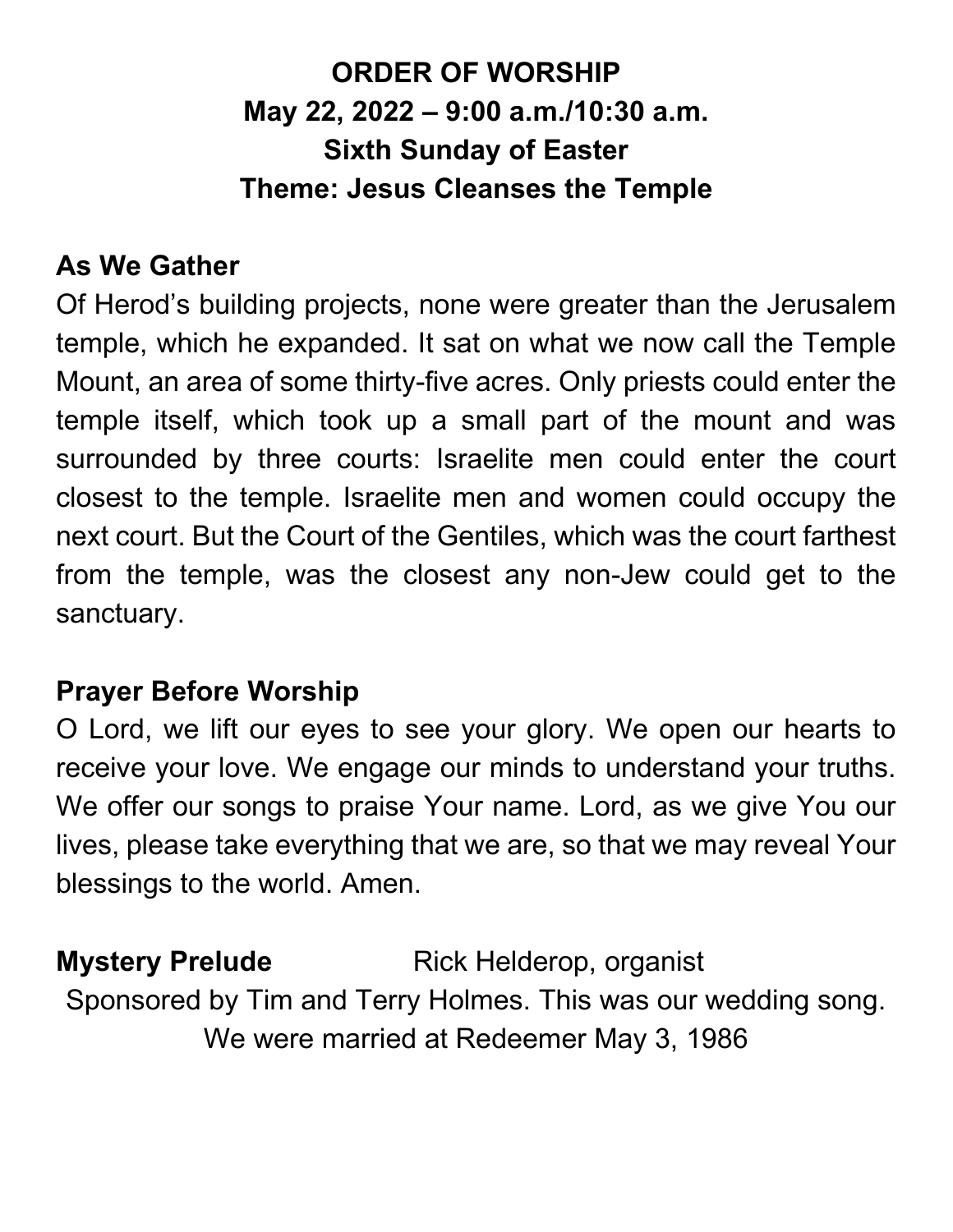- 1. The Church's one foundation is Jesus Christ, her Lord; She is His new creation by water and the word. From heav'n He came and sought her to be His holy bride; With His own blood He bought her, and for her life He died.
- 2. Elect from ev'ry nation, yet one o'er all the earth, Her charter of salvation, one Lord, one faith, one birth. One holy name she blesses, partakes one holy food, And to one hope she presses, with ev'ry grace endued.
- 3. The Church shall never perish! Her dear Lord, to defend, To guide, sustain, and cherish, is with her to the end. Tho' there be those that hate her, false sons within her pale, Against both foe and traitor, she ever shall prevail.

### **Order of Service**

P:In the name of the Father and of the + Son and of the Holy Spirit. **C:Amen**.

#### **Sacrament of Holy Baptism - 10:30**

(Following the Baptism, our worship continues with the Children's Message) Child: Oliver Richard Vowell Parents: Marty and Laura Vowell Sponsors: Sarah McDonald and Danny Vessells

P:Christ is Risen! Hallelujah! **C:He is Risen Indeed! Hallelujah!** P:Make haste, O God, to deliver me. **C:Make haste to help me, O Lord.**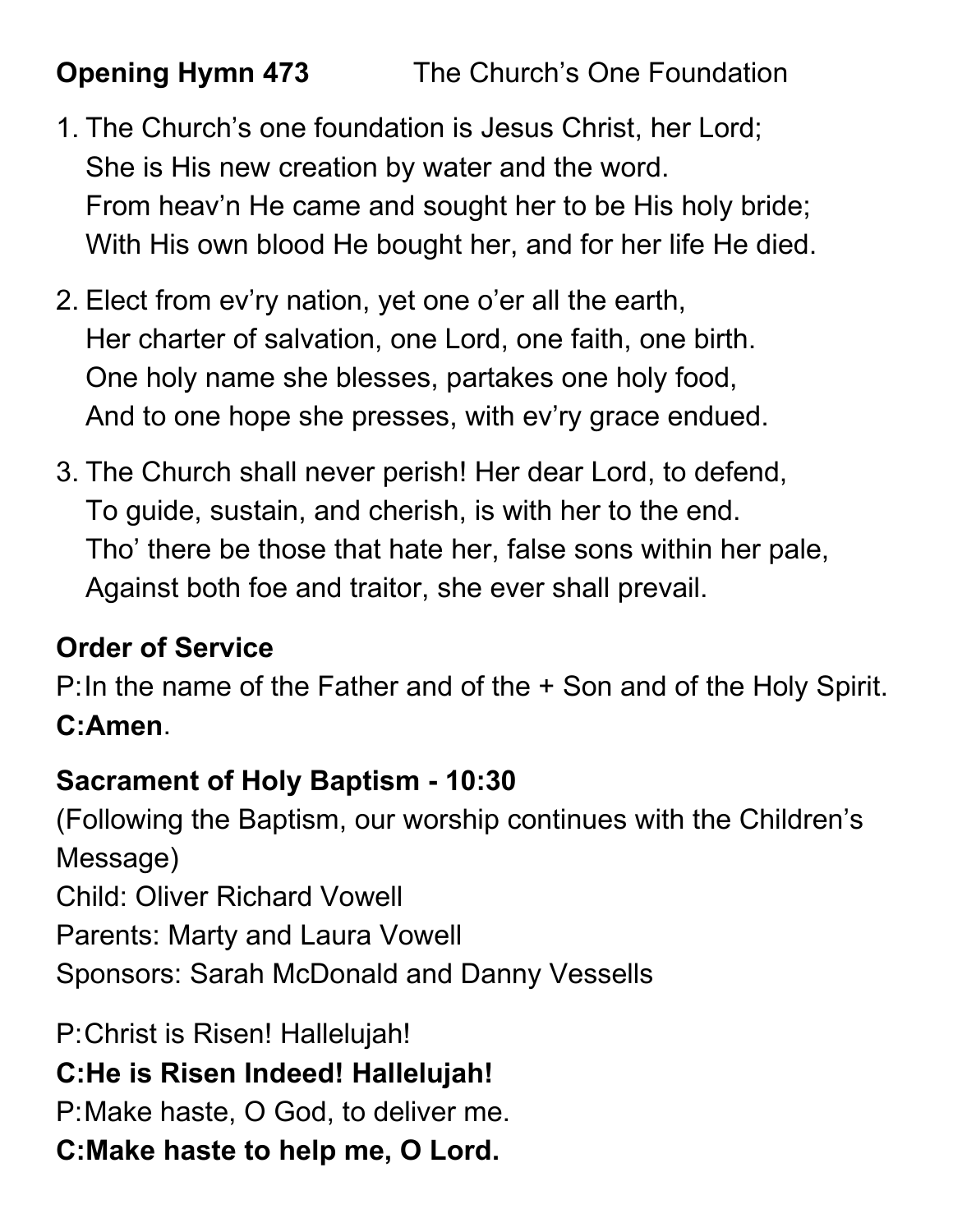P:The sacrifices of God are a broken spirit.

**C:A broken and contrite heart, O God, thou wilt not despise. Glory be to the Father and to the +Son and to the Holy Ghost; as it was in the beginning, is now and ever shall be: world without end. Amen.**

**Anthem - 10:30** I Can Do All Things – Mark Burrows Children's Choir; Nancy Lesinski, director

**Children's Message - 10:30am** 

#### **Old Testament Reading Psalm 69:6-9** (A prophecy about Jesus)

Lord, the Lord Almighty, may those who hope in you not be disgraced because of me; God of Israel, may those who seek you not be put to shame because of me. For I endure scorn for your sake, and shame covers my face. I am a foreigner to my own family, a stranger to my own mother's children; for zeal for your house consumes me, and the insults of those who insult you fall on me.

#### **Epistle Reading** 1 Corinthians 6:19-20

(Honor God because you were bought with a price) Do you not know that your bodies are temples of the Holy Spirit, who is in you, whom you have received from God? You are not your own; you were bought at a price. Therefore honor God with your bodies.

**Response:** Hallelujah, hallelujah, hallelujah!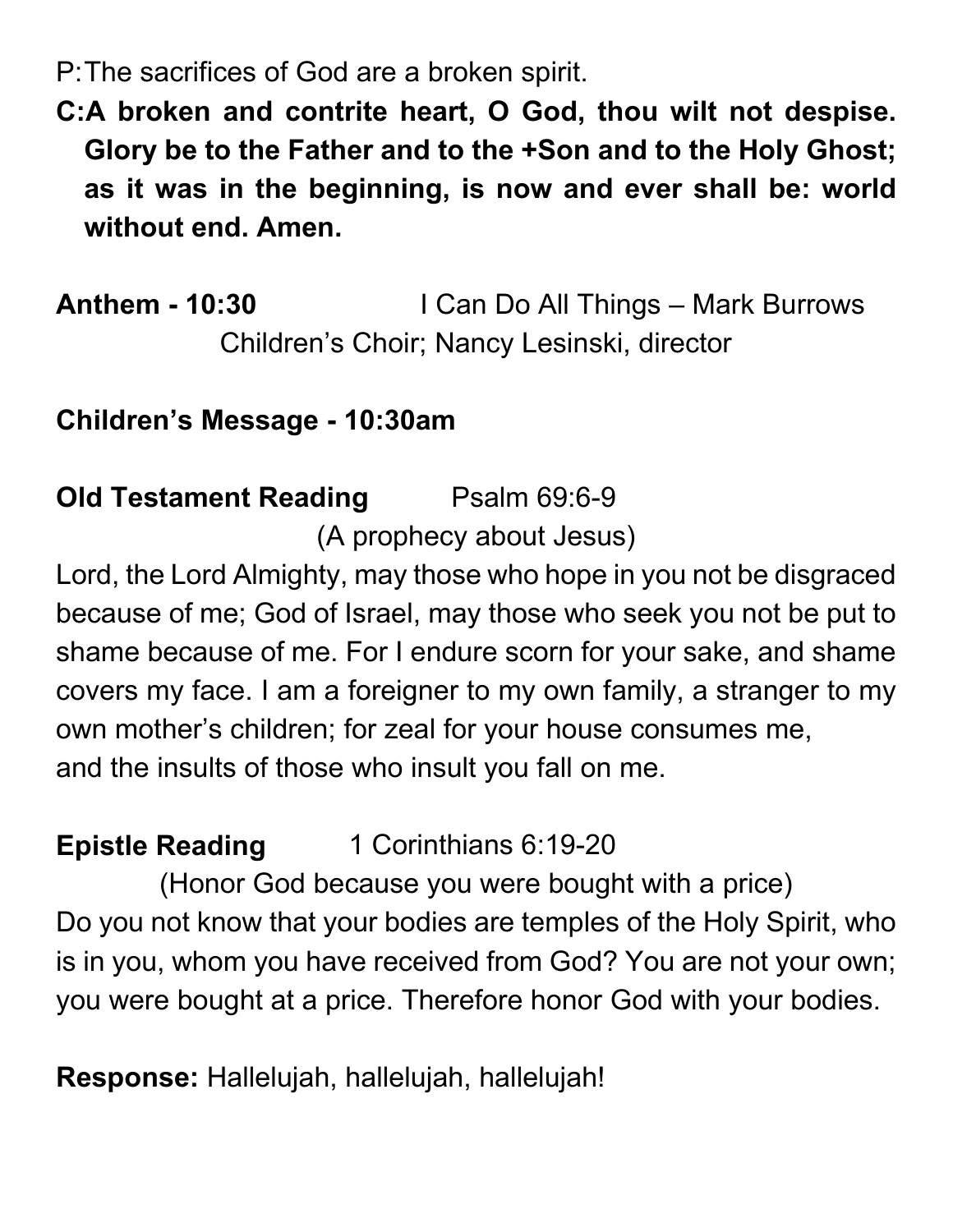**Anthem** When the Saints Go Marching In - arr. Rutter Chancel Choir; Brian Buckmaster, drums; Dale Anderson, double bass; Eric Lundquist, clarinet (The congregation will be asked to join in the singing of the final refrain.) **Refrain: Oh when the saints go marching in. Oh when the saints go marching in. Oh Lord I want to be in that number, When the saints go marching in.**

**Gospel Announcement**

**Response:** Glory be to Thee, O Lord!

**Gospel Reading** Matthew 21:12-17 (Jesus cleansing the temple)

Jesus entered the temple courts and drove out all who were buying and selling there. He overturned the tables of the money changers and the benches of those selling doves. "It is written," he said to them, "'My house will be called a house of prayer,' but you are making it 'a den of robbers.'" The blind and the lame came to him at the temple, and he healed them. But when the chief priests and the teachers of the law saw the wonderful things he did and the children shouting in the temple courts, "Hosanna to the Son of David," they were indignant. "Do you hear what these children are saying?" they asked him. "Yes," replied Jesus, "have you never read,"'From the lips of children and infants you, Lord, have called forth your praise'?"And he left them and went out of the city to Bethany, where he spent the night.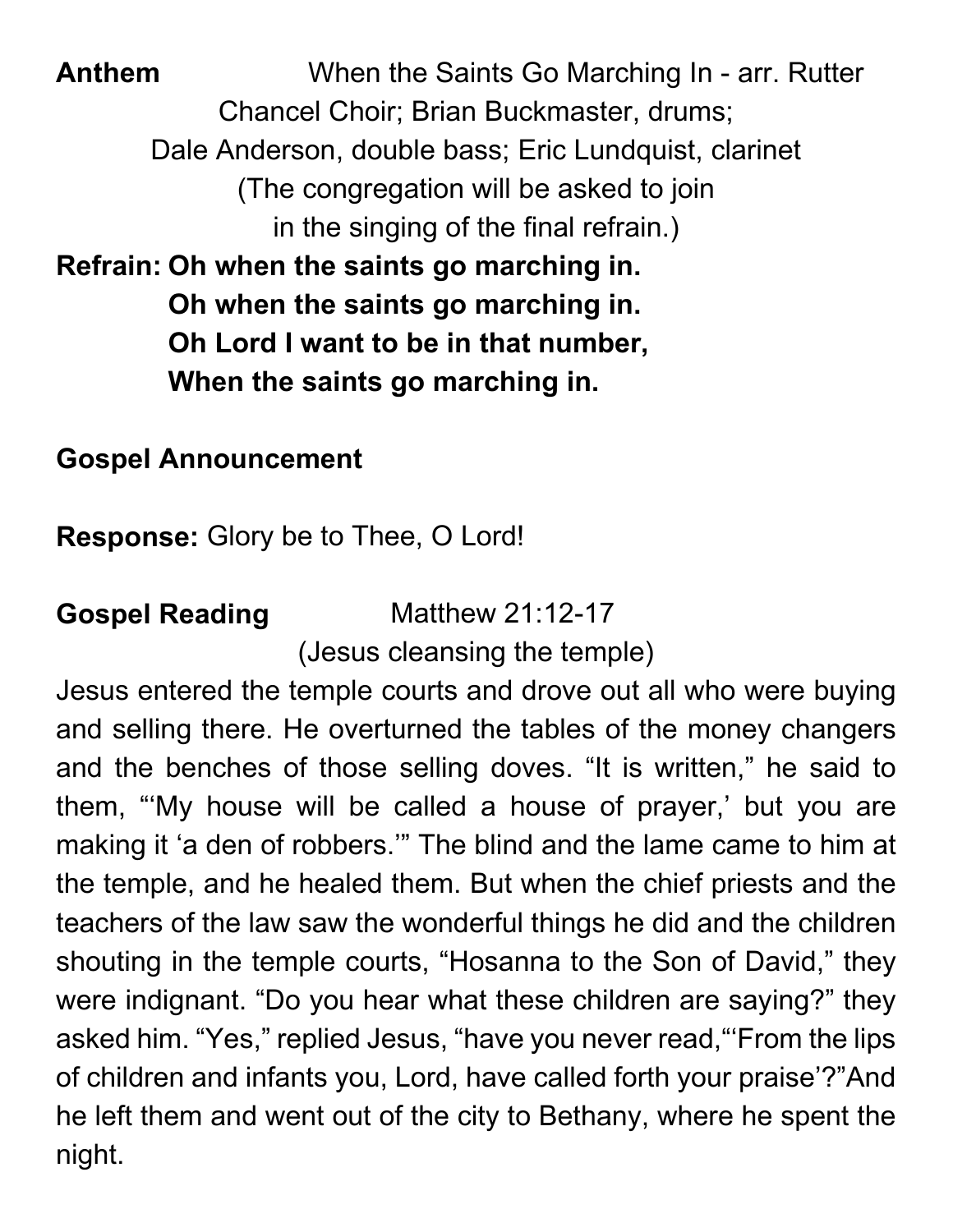**Response:** Praise be to Thee, O Christ.

**Sermon Hymn 23** Hallelujah! Let Praises Ring

1. Hallelujah! Let praises ring! To God the Father let us bring Our songs of adoration. To Him thro' everlasting days Be worship, honor, pow'r, and praise, whose hand sustains creation. Singing, ringing: Holy, holy, God is holy -

Spread the story of our God, the Lord of Glory.

- 2. Hallelujah! Let praises ring! Unto the Lamb of God we sing, In whom we are elected. He bo't His Church with His own blood, He cleansed her in that blessed flood, and as His Bride selected. Holy, holy is our union and communion. His befriending gives us joy and peace unending.
- 3. Hallelujah! Let praises ring! Unto the Holy Ghost we sing, For our regeneration. The saving faith in us He wrought And us unto the Bridegroom bro't, made us His chosen nation. Glory! Glory! Joy eternal, bliss supernal; There is manna and an endless, glad hosanna.

**Sermon** Text: Matthew 21:12-17 "Jesus Cleanses the Temple" Rev. Randall J. Schlak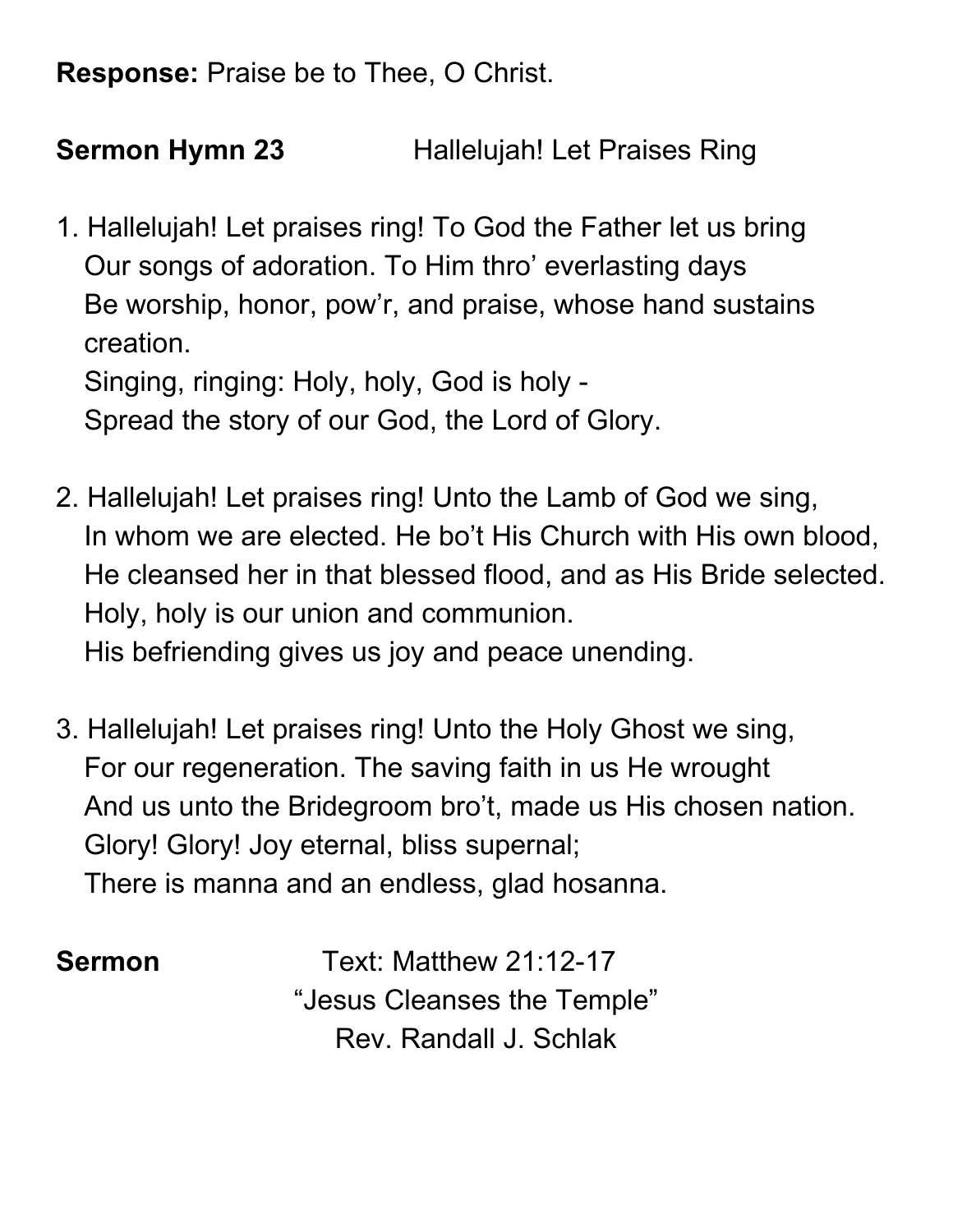### **Offertory**

Create in me a clean heart, O God, And renew a right spirit within me. Cast me not away from Thy presence, And take not Thy Holy Spirit from me. Restore unto me the joy of Thy salvation; And uphold me with Thy free spirit. Amen.

#### **Offering**

**Voluntary Anthem** God of Our Fathers - Roberts/Warren, arr. Krug Redeemer Ringers

**Doxology** Tune: hymn 15

Praise God from whom all blessings flow; Praise Him, all creatures here below; Hallelujah, hallelujah, Praise Him above, ye heavenly host, Praise Father, Son and Holy Ghost! Hallelujah, hallelujah, hallelujah, Hallelujah, hallelujah.

#### **Prayer of the Church**

#### **The Lord's Prayer**

Our Father who art in heaven, Hallowed be Thy name; Thy kingdom come; Thy will be done on earth as it is in heaven; Give us this day our daily bread; And forgive us our trespasses, as we forgive those who trespass against us; And lead us not into temptation but deliver us from evil; For Thine is the kingdom and the power and the glory forever and ever. Amen.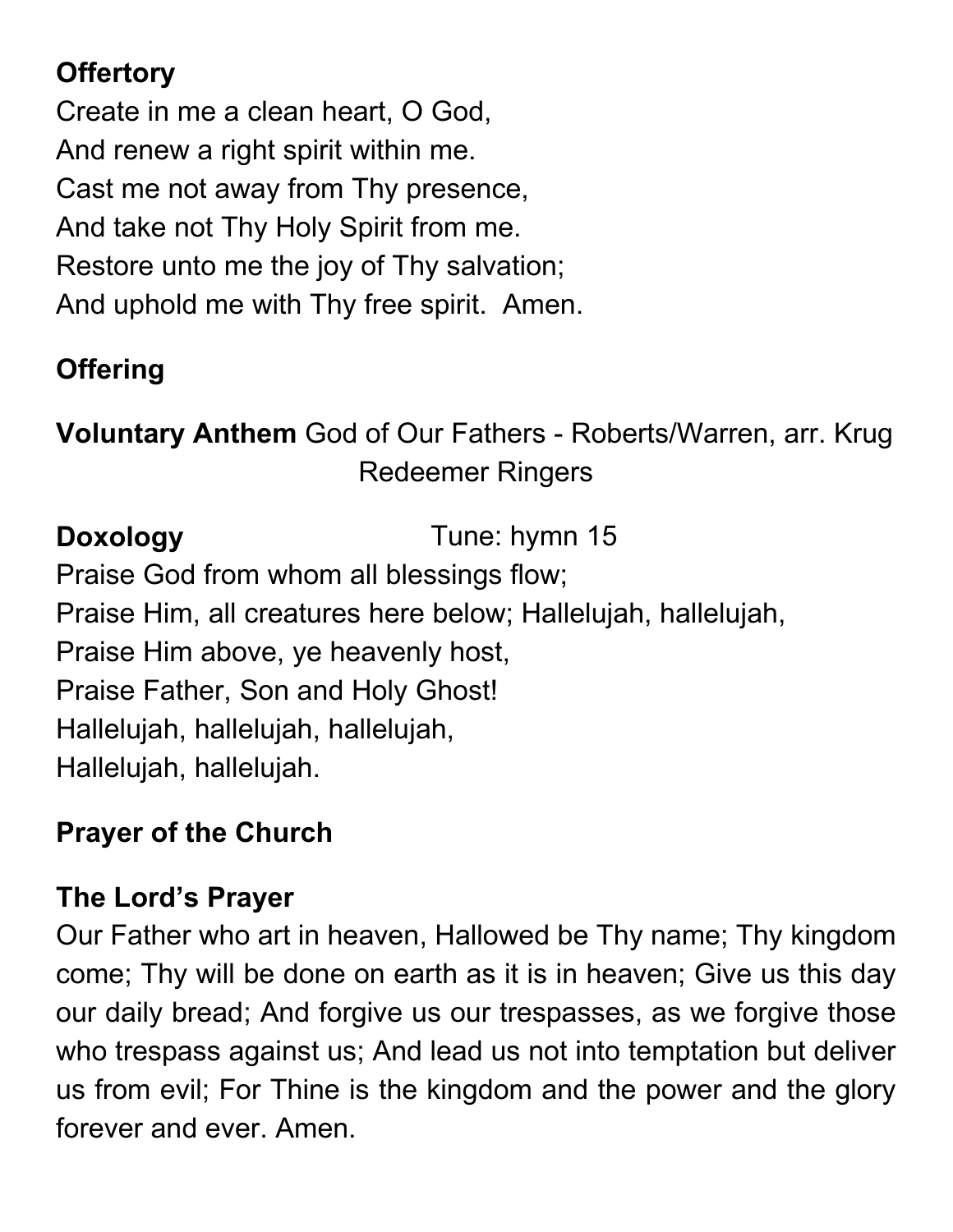**Benediction and Response:** Amen! Amen! Amen!

**Easter Proclamation** P:Christ is Risen! Hallelujah! **C:He is Risen Indeed! Hallelujah!** 

**Closing Hymn** Battle Hymn of the Republic Chancel Choir; Redeemer Brass; Brian Buckmaster, drums; Dale Anderson, double bass (Favorite hymn of Barbara Peterson, Mickey Margosian, Myrna Orava, Kristen Rolf)

The congregation will be asked to stand and join in the singing of the final refrain.

**Refrain: Glory, Glory, Hallelujah! Glory, Glory, Hallelujah! Glory, Glory, Hallelujah! His truth is marching on!**

**Silent Prayer**

**Postlude Glory, Look Away - arr. Luther Henderson** Redeemer Brass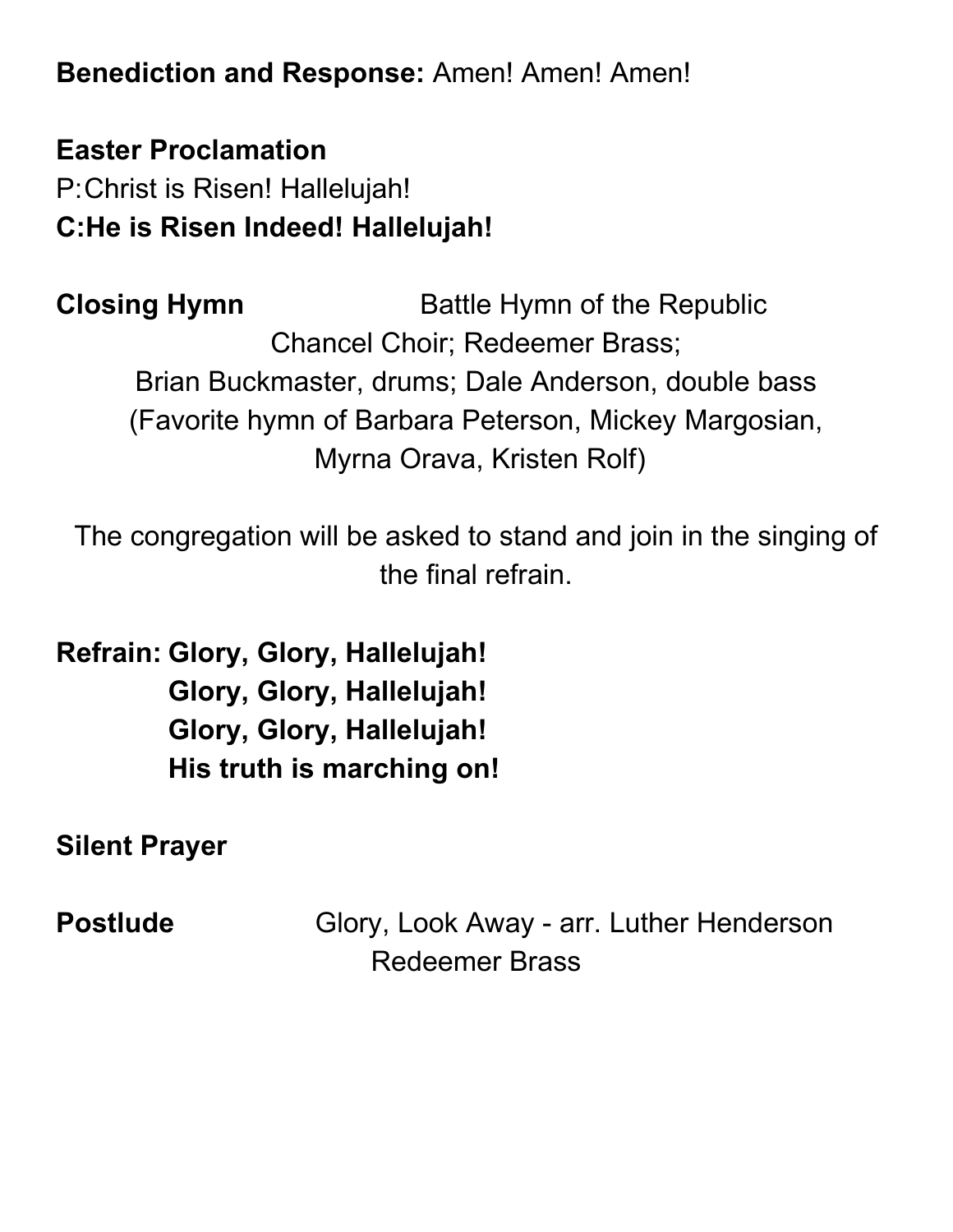Sanctuary altar flowers were placed by Greg and Kaki (Mammel) Merryman in thanks for the blessings of family. Sanctuary lectern flowers placed by Marty & Laura Vowell in celebration of the baptism of their most precious blessing, their son, Oliver. Chapel altar flowers were placed by Janet Hogan in loving memory of Alice Mewhort and Ella Ralph, mother and grandmother, with gratitude for their lives, love and deep faith.

Thank you to our Positive Parenting Group and Youth Group (Michele Margosian) for their careful use of resources when preparing the meals for Family of God. Due to their efforts and the generosity of so many families' sponsorships, the account balance is currently \$17,000. As a result, we are going to temporarily suspend FOG sponsorships until the existing funds have been used.

#### Altar Guild

Michele Farah, Asia Maeder, Mary Ann Perryman, Julie Buechner, & Stacey Rolf

#### **Ushers**

9:00 - Jim Grove, captain; Jim Endress, Bill Couger, Jeff Kidder, Peter Pridmore, Kevin Browett 10:30 - Bob Meyer, captain; Ron Curcio, Matt Pedersen, Norman Morrell, Jim Staargaard, Dan Teahan

> **Audio and Video Operators** 9:00 - Jim Endress 10:30 - Mike Lapinski and Dave Kiehle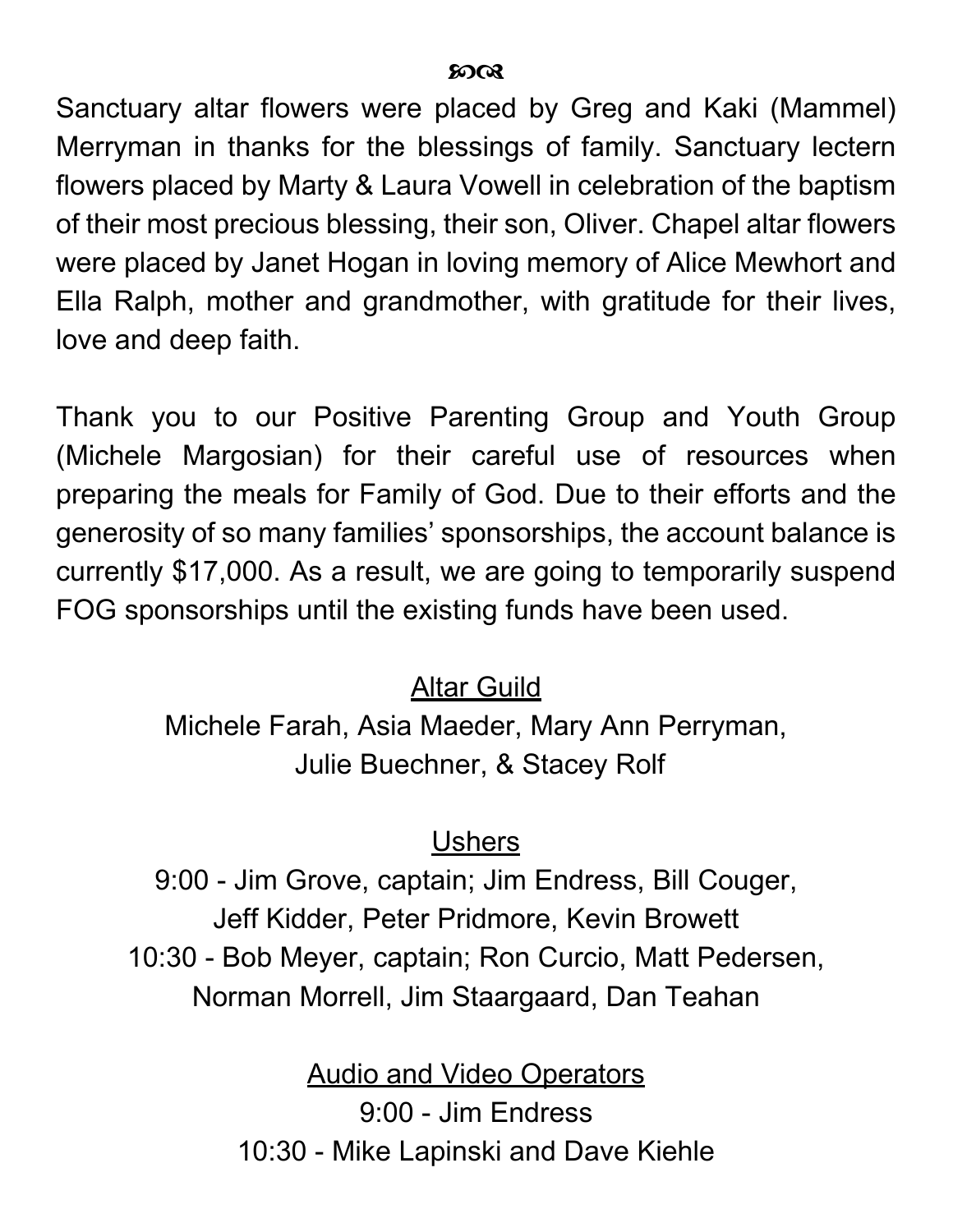#### **Acolytes**

9:00 - Brady SeGraves and Katie Harper 10:30 - Milo Becker and Tyler Glime

> **Greeters** 10:30 - The Glime Family

**Readers** 9:00 - Cheryl Chuhran 10:30 - London Baker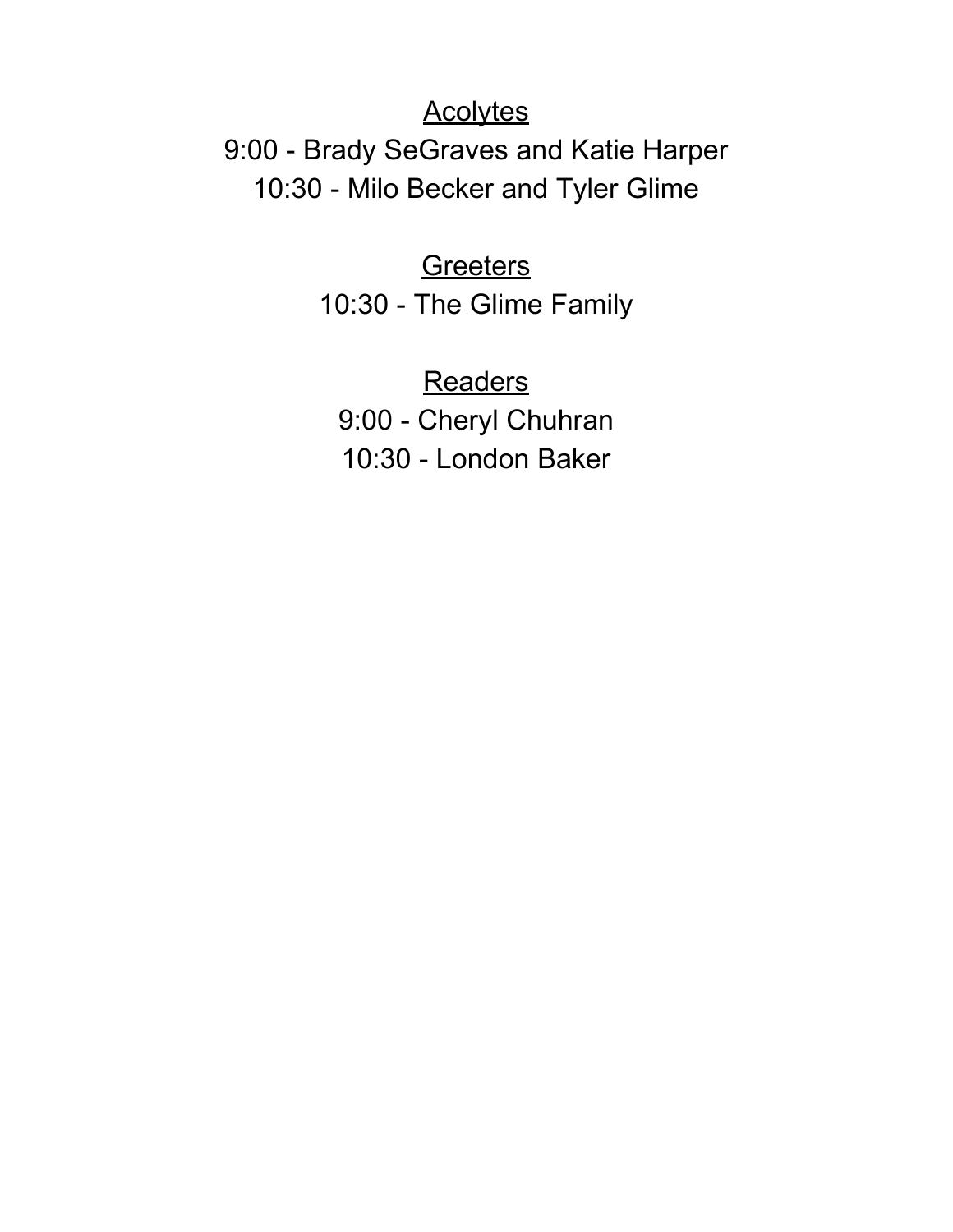LUTHERAN CHURCH OF THE REDEEMER – Your Community Church 1800 West Maple Road ✦ Birmingham, Michigan 48009 Phone: (248) 644-4010 / Fax: (248) 644-1471 E-Mail: [redeemer@redeemerbirmingham.org](mailto:redeemer@redeemerbirmingham.org)

#### **Announcements for the week of May 22, 2022 Visit us at: [www.redeemerbirmingham.org](http://www.redeemerbirmingham.org/) for more detailed information**

**Welcome to Redeemer!** We are pleased to have you worship with us. We pray you will return and share God's Word with us again. For information on membership, contact Laura Vowell at (248) 644-4010 x121.

**Mission:** Bringing the love of Christ to a searching world.

#### **Worship/Communion Schedule Sunday**

**8am – Chapel -** *Communion 2nd, 4th, 5th Sunday* **9:00/\*10:30am – Gym -** *Communion 1st & 3rd Sunday \*10:30am livestreamed service*

*Go to www.redeemerbirmingham.com and click on VIMEO/LIVESTREAM.* 

**Monday**

#### **7:00pm – Chapel**

*Communion after 2nd, 4th, & 5th Sunday* 

#### **CHURCH OFFICE**

**We are open Monday - Friday, 9:00-4:00 p.m.** 

\*In our new location in the staff hallway

*Out of respect, please do not bring food or drinks into the Sanctuary (although it is currently our gym, it is still our place of Worship) or Chapel (i.e. coffee, water bottles, etc.). Also, please turn cell phones off or to silent. Thanks for your cooperation. ~Redeemer Board of Elders and Pastors*

**Redeemer Nursery:** Infants and children are always welcome in church, but if you choose, our nursery is available during 9:00 and 10:30am Sunday worship services for children 3 and under. You are welcome to bring your child to the nursery at any time during the service.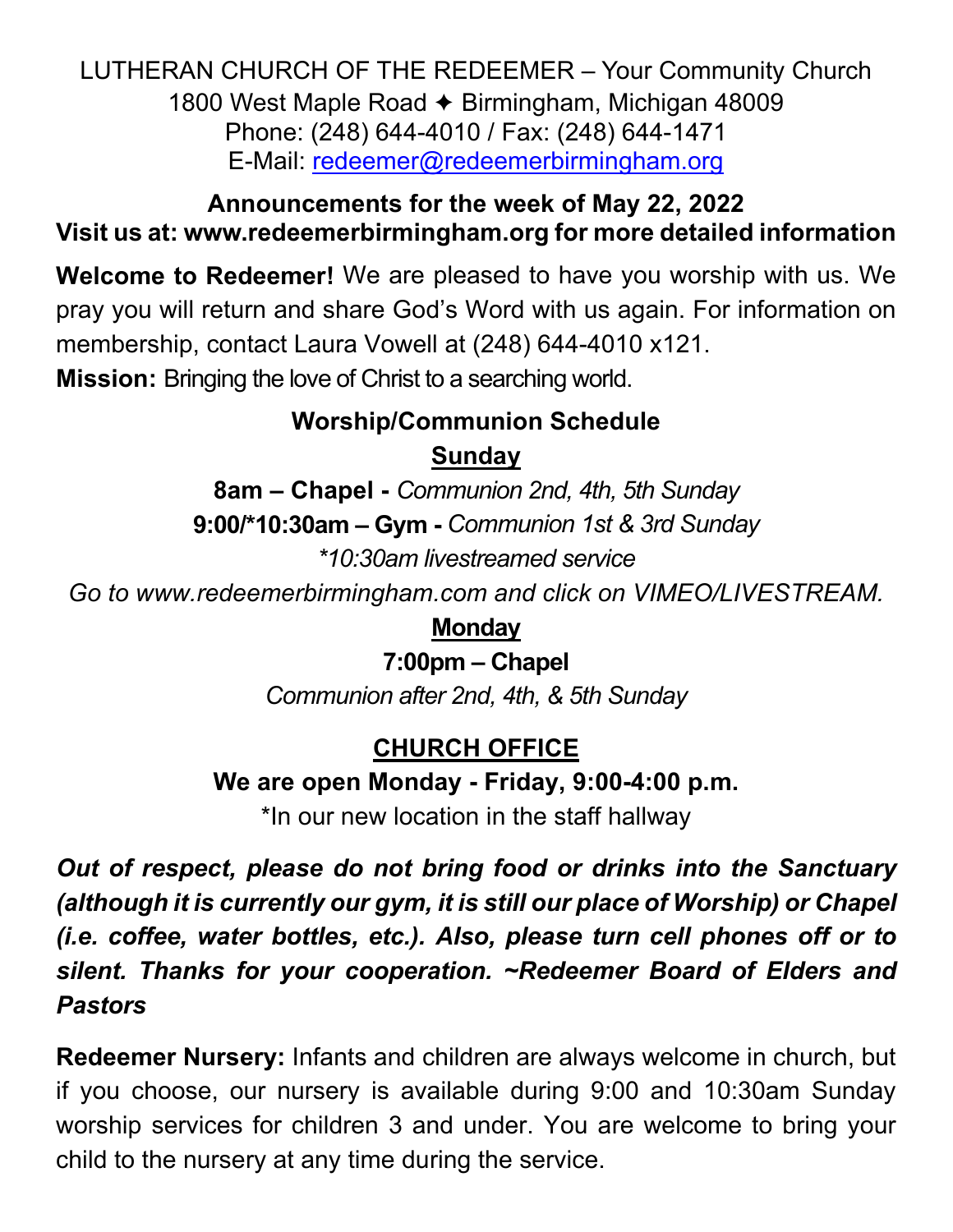#### **Summer Sunday School**

Summer Sunday School will start June 19th. We meet every Sunday in the summer during the 10:30am service ONLY. The teachers who teach during the school year take a break in the summer so I am looking for people to step in and teach. It can be one week or more, whatever works with your schedule. Lessons are provided along with a mini discussion, if you need further inspiration. After the lesson, we head to the playground for fellowship and popsicles. If you would like to sign-up or have questions, contact Nicole Olds.

#### **Summer Special Music Needed**

*I will sing a new song to you, O God; upon a ten-stringed harp I will play to you. (Psalm 144:9)*

In the summer we invite members of the church who sing or play an instrument to provide special music at the 9am service each Sunday. If you are willing to volunteer to provide music for one of these services please let Steve SeGraves (ssegraves@redeemerbirminham.org) know as soon as possible, so that he can schedule you for an upcoming Sunday, starting in June and running through the end of August. And if any of you play a tenstringed harp, we are especially interested in hearing you.

#### **MONDAY NIGHT FELLOWSHIP IS RETURNING THIS SUMMER!!!! Monday, June 6 - Monday, August 29 (no service on July 4th)**

Fellowship will include light dinner/dessert and refreshments. Starts at 6:30pm outside the Chapel and runs until worship starts at 7:00pm. We hope you can join us!

#### **Redeemer Cornerstone - Special Edition Lamp**

We will be doing a Special Edition Lamp to place in the cornerstone of our new Sanctuary for our future members to find. WE NEED YOUR HELP with the following: WHAT DO YOU LOVE ABOUT REDEEMER? WHAT IS A FAVORITE MEMORY AT REDEEMER? Answer one or both of these questions. These can be emailed or written in your own handwriting and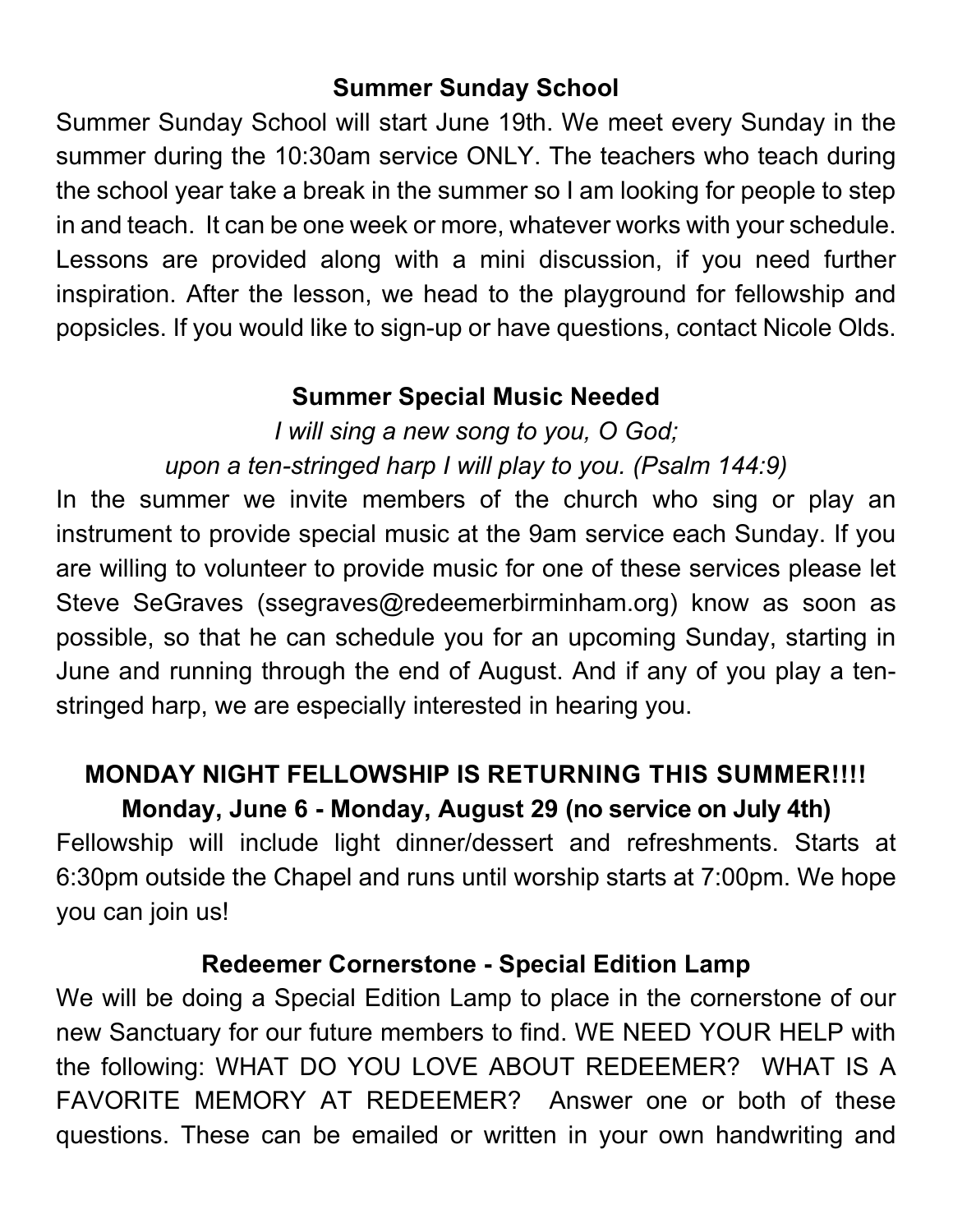dropped off in the front office by June 1, 2022. Send along any pictures of you and your family with the old steeple (currently located in our Gym). It is not too late to take your picture and send it along to Redeemer's front office by June 1, 2022. If you have ANY pictures of you or a friend reading the Bible in our old Sanctuary in those last two weeks prior to the decommissioning, please send along to Redeemer's front office by June 1, 2022. Your notes and/or pictures can be emailed to rkiehle@redeemerbirmingham.org; dropped off or mailed to Redeemer's front office. ATTENTION: Rose Kiehle (Cornerstone).

#### **Women's Ministry**

#### **Book Group**

Women's Book Group has another goodie for you to read! William Kent Krueger's writing style is like sitting at the kitchen table with a good friend listening to him share his life with you. In his novel Ordinary Grace, Krueger takes us to small town Midwest America with a pastor and his family. When tragedy strikes, everyone suffers for it. This is a "God" book, a story of faith and questioning faith, a story about a family that loves and is falling apart, a story about vulnerability and blindness to the truth. **Join us Tuesday, May 24th at 7:30pm in the Town Square***. \*See full book description in the May Lamp.* 

#### **NEW WOMEN'S BIBLE STUDY 6:30pm in the Great Room**

Heeeee's back….Andy Stanley at his best sharing in his DVD series, "What Makes You Happy?" Everybody wants to be happy. Everybody is on a happiness quest. For many, happiness is elusive. Unsustainable. What about you? What makes you happy? Something comes to mind for each of us. In this six-session video Bible study, pastor Andy Stanley examines the ways in which we tend to define happiness reveals that happy people are at peace with God, with others, and with themselves. The weather is warming, and we love a good study. Join us whether you are just beginning you walk or well on your way. There is something for everyone!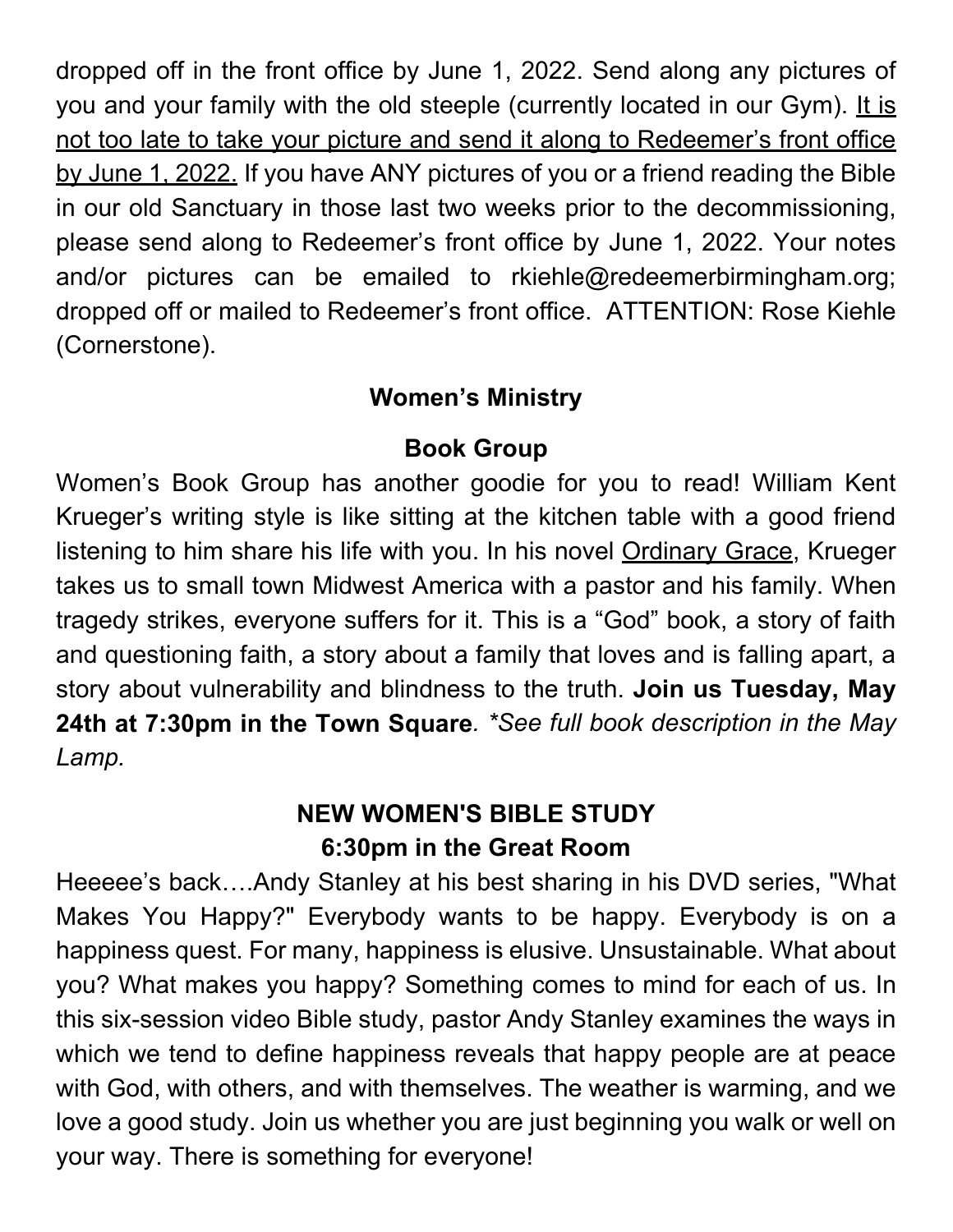

**Thank you to everyone who volunteered, donated items, and attended our auction on Saturday. It was a WONDERFUL evening!** 



ShelbyNext Giving Go to redeemerbirmingham.org and click the "GIVE" box! Go to **redeemerbirmingham.org** and click the "GIVE" box or scan this QR Code to be taken to the giving page! **See the Lamp or Website for detailed instructions!** 

#### **Mystery Prelude**



Our very own Rick Helderop will play one of your favorite/meaningful songs in the Prelude spot at all the Sunday Services for that day

(8am, 9am and 10:30am). It doesn't have to be a hymn! It can be your wedding song, a song that reminds you of a loved one, or even a catchy tune you just LOVE! Your name and the significance of your selection will be printed in the bulletin and the song will be revealed in the announcements. Sign up for one of the available Sundays on the front page of the website or scan this QR code to be taken directly to the form. It is \$10 and ALL PROCEEDS GO TO OUR MISSION FUND! Thank you for participating!

#### **WAYS TO SERVE REDEEMER**

**Head to the website and click on this box to sign up to:** 



- **Host Coffee Hour**
- **Be a Greeter**
- **Be a Reader**
- **Acolyte**
- **Sponsor Flowers**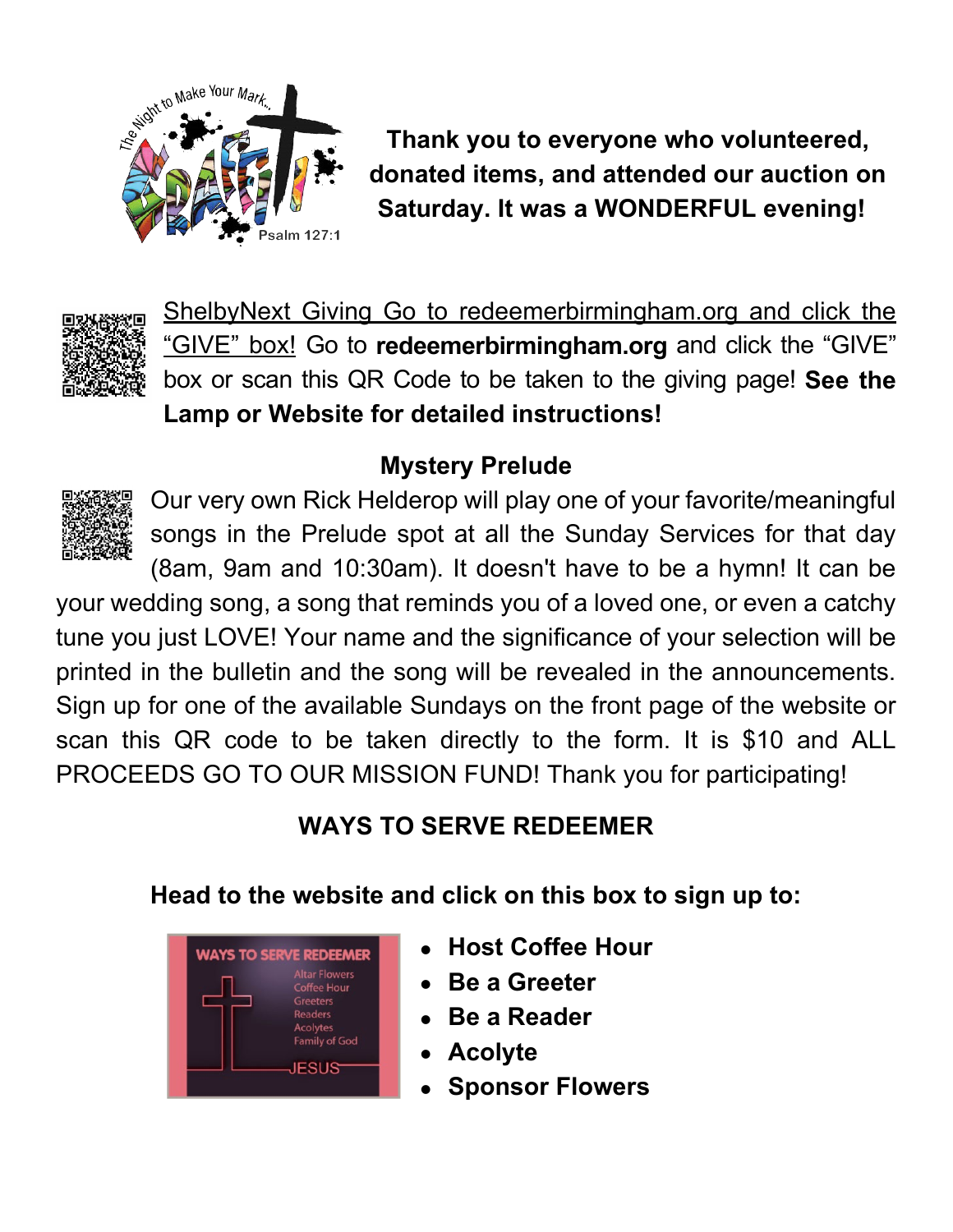

#### **Vacation Bible School (VBS) June 20-24, 2022**

Registration is online and is NOW OPEN: **https://vbspro.events/p/events/redeemervbs2022**.

Can't wait to bring VBS BACK to Redeemer and go on

this adventure with you! Blessings from the 2022 VBS team: Erin Springer, Kim Martin and Nicole Olds.

#### **Missions**

Friday, May 13th, thirty women gathered in-person and via Zoom for our Spring Event. We were educated by our Keynote Speaker, Li Lou from the World Bank, discussed two powerful and inspiring books that were recently published and affiliated with our past speakers, and as always, economically empowered women living in extreme poverty through the funding of grants and micro-loans. **Due to the generosity of our members and guests, \$7,775 was donated which funded the business dreams of 22 women bringing our chapter's lifetime total to \$46,212 and 157 loans.** Behind every number is a face, a name, a business built - a hope for a better tomorrow! **Please SAVE THE DATE for our Fall Event which will take place Friday, November 11th at 7pm EST**. Our keynote speaker is Mallory Brown, native Michigander, who is on a quest to walk a marathon, one mile at a time, stepping into the shoes of impoverished women. Mallory speaks to audiences across the globe about the power of empathy and how one individual can truly make a difference. It promises to be an amazing Event!

#### **CONSTRUCTION CORNER**

Don't forget there are two live cameras on the Sacred Space 2 website to see the construction progress. Once you click the camera, you can click on the white arrow on the left to get to the "long lapse" footage to check-in and see the changes happening!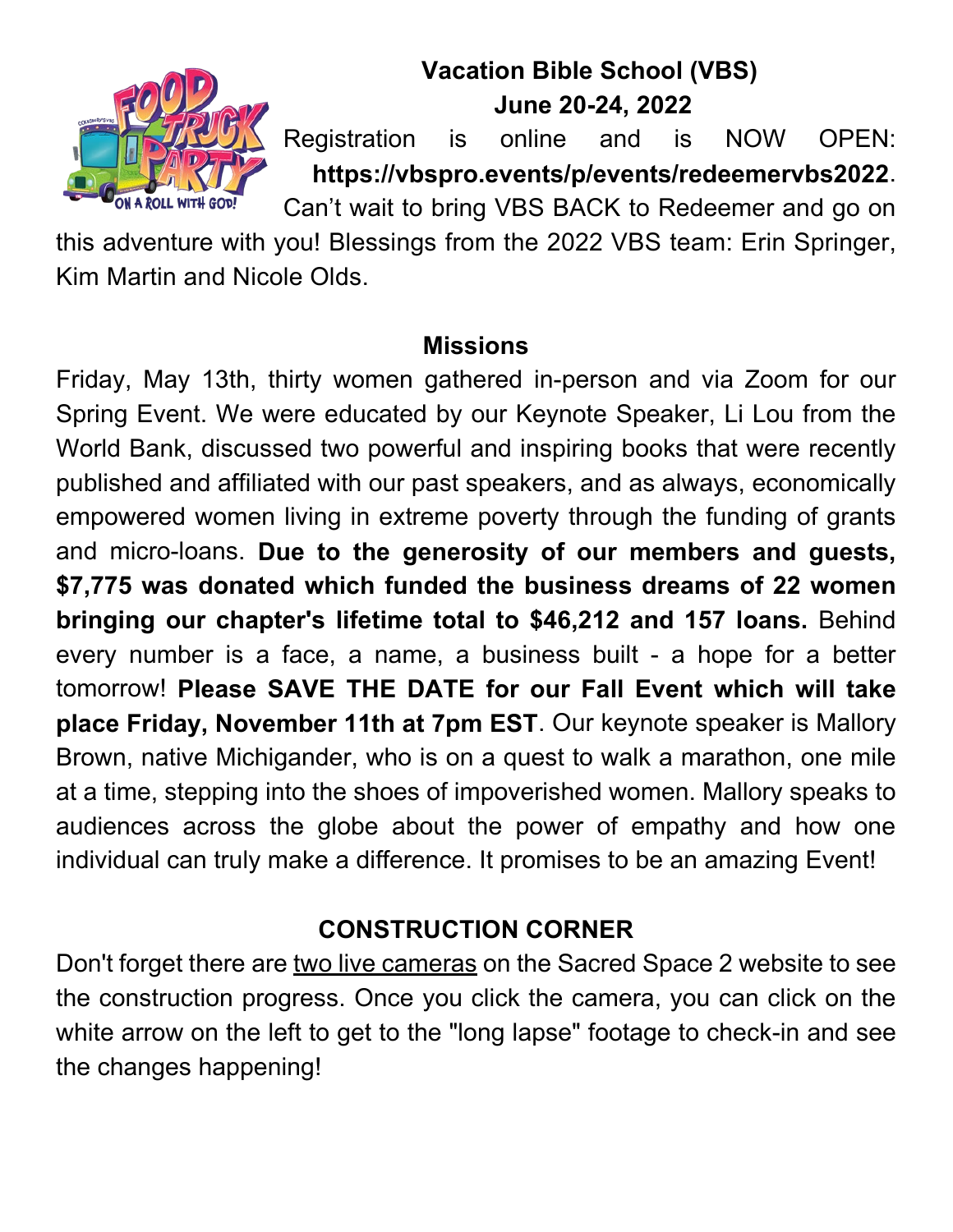**In honor of the baptism of Oliver Richard Vowell,** a \$50 donation in his name has been made to Care Net Pregnancy Center of Berkley. Care Net Pregnancy Center exists to present the Gospel of Jesus Christ and communicate Biblical truth regarding sexuality and the sanctity of human life. To find out more about Care Net and the ministry they provide and ways you can help, call (248) 545-6411 or carenetberkely.com. Also, by the generous donation in memory of Rosa Stauffer, a few drops of water from the Jordan River have been added to the baptismal water.

#### **COUNSELING**

Redeemer Counseling Center is open and our two counselors are available to address your counseling needs! Call to set up an appointment soon!

# **Sandy Pourcho, PHD 248-568-6040**

**Anna Lewis, LMSW 248-224-0383**

**ATTENTION REDEEMER MEN -** Did you know we have a Pastoral Counselor for you here at Redeemer – Rev. Ronald Farah - that you can talk to man to man? Don't hesitate to call Rev. Farah at 248-642-3137 to make an appointment.

#### **Leadership Team Meetings**

The Redeemer Leadership Team, responsible for the general welfare of the congregation including budgetary guidance, meets the second Wednesday of each month at 7:30pm in the Great Room. Upcoming meeting: June 8, 7:30 pm. Should you have a discussion topic you would like addressed, please direct it to pjlucas53@sbcglobal.net and grant some time for a response.

#### **Pathways Group**

#### **The next Pathways I & II meeting is in the Town Square Sunday June 5th at 11:30am. Be there or be square!**

We will continue our study and discussion on Heaven. All who are seeking support after a loss of a loved one are welcome for a potpourri of discussion. Newbies welcome! We would LOVE to have you! No barriers to entry!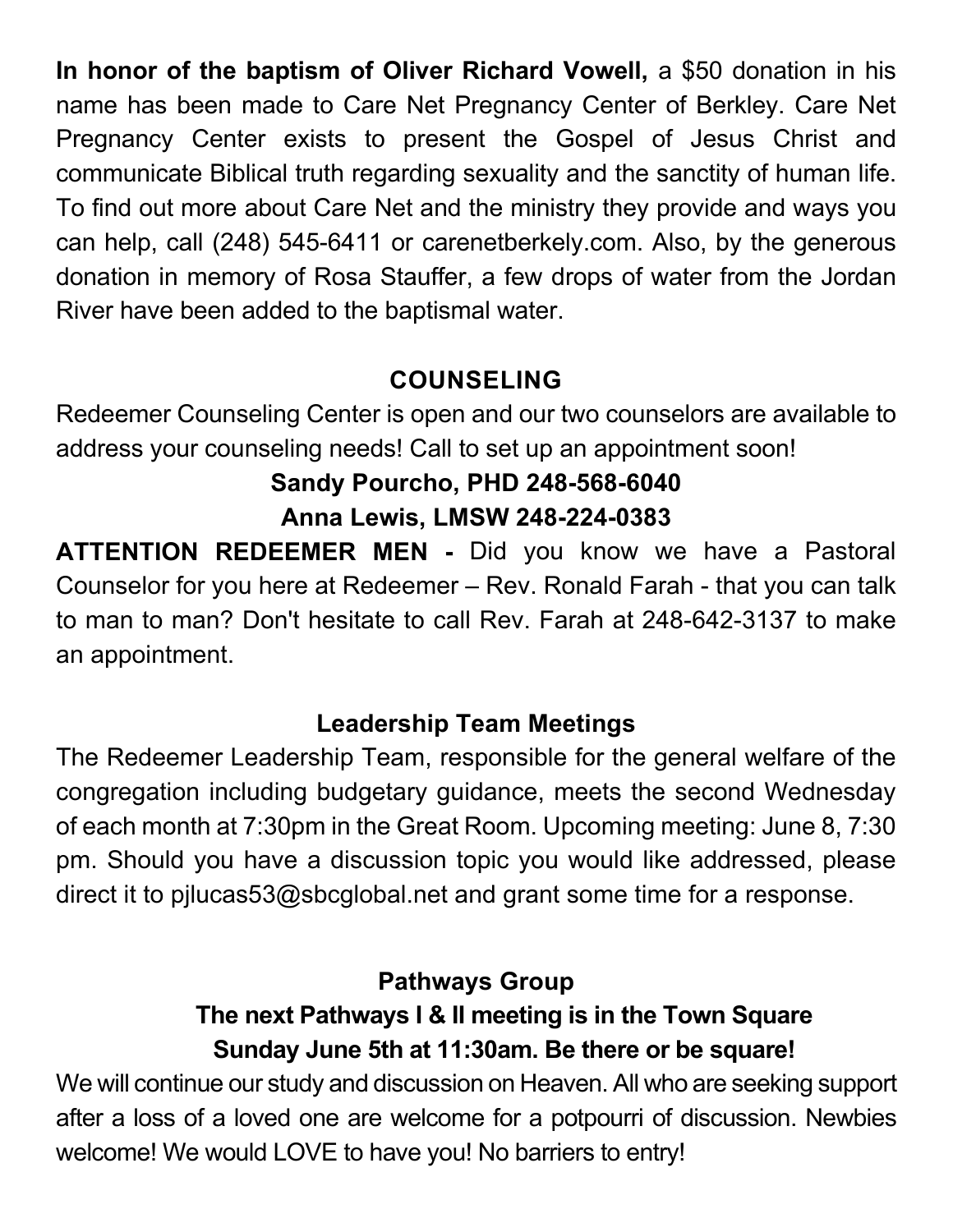#### **LUTHERAN ADULT GATHERING**

You are invited to be renewed, encouraged, and equipped at the **Lutheran Adult Gathering on Mackinac Island, October 14–16, 2022, at the beautiful Grand Hotel.** The theme for the 2022 Lutheran Adult Gathering is In His Presence: Throughout All Generations, based on Psalm 90:1: "Lord, You have been our dwelling place throughout all generations." Nationally renowned speakers Rev. Matt Popovits and Dcs. Heidi Goehmann will inspire and encourage us to connect with the next generation of believers with the hope-filled and unchanging message of the Gospel. **Register online at michigandistrict.org/lag22, \$30 - deadline 9/1.** Lodging, meals & gratuities at the Grand Hotel \$370/person based on quad occupancy.

#### **TIME TO UPDATE YOUR MEMBER PROFILE!**

Please make sure you login to **ShelbyNext Membership** to confirm/update your family's profile information OR send your updated information to office@redeemerbirmingham.org. (If you need your login credentials for ShelbyNext, reach out to the front office). You can download the **ShelbyNext Membership app** on your smart device (redeemerbirmingham is the domain name you enter) and have access to the directory on the go (EVEN PASTOR RANDY IS USING THE APP!) or login to ShelbyNext Membership on your desktop computer.

*\*\*Please note, we are moving away from a printed directory because the information in our online directory is always current. If you would like a printed copy, please contact the church office at office@redeemerbirmingham.org.*

**Bible Studies**

**Sunday Morning Bible Study** - Rev. Ronald Farah *Book of Daniel Sundays, after 9am service (Library)*\*PLEASE NOTE: NO class 6/5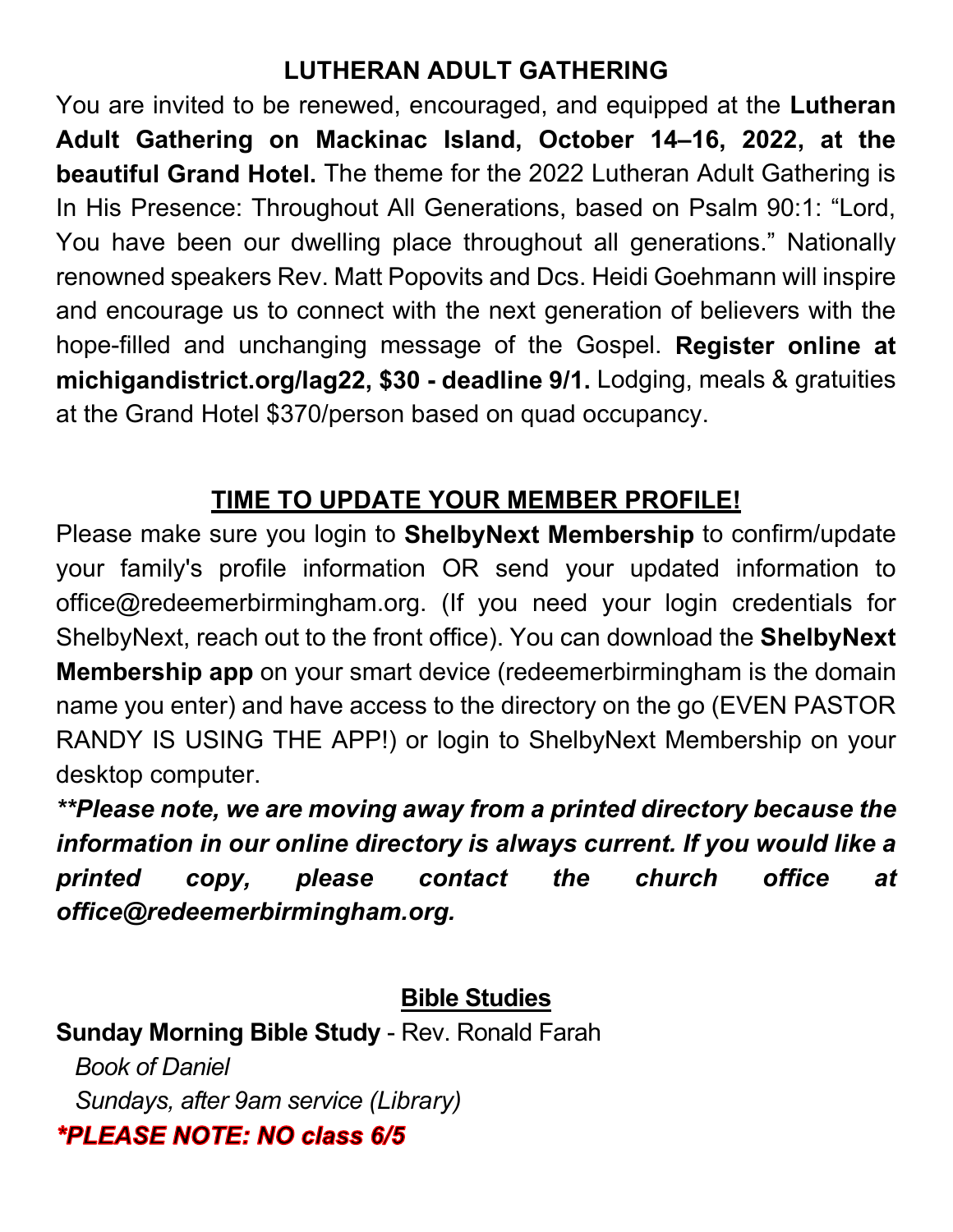#### **Children's Sunday School -** Nicole Olds

*Sundays, 10:30am PreK/K in the Scheidt Room (downstairs under the Town Square) 1st/2nd Grade in the Library, 3rd-5th in the Great Room*

**Adult Bible Study** - Vicar Jimmy

 *"The Priesthood of All Believers"*

 *Tuesdays, 9:30am (Library)* \*Zoom available if preferred

**Women's Bible Study** - Kitty Sweitzer

 *\*Andy Stanley's DVD Series "What Makes You Happy?"* 

 *Tuesdays, 6:30pm (Great Room)* 

**Men's Bible Study** - Gary Priskorn \*Zoom still available if preferred *Romans*

*Wednesdays, 6:45-7:30am - all year long (Great Room)* 

- **Positive Parenting**  Kristin Thompson & Victoria Ilitch *Wednesdays, 9:15am – 10:45am (Great Room)*
- **High School Bible Study (RYG)** Gia Scheidt and Eric Wisniewski **Core Group** - *Wednesdays, 6pm-8pm - Gia Scheidt (Youth Room)* **Sunday RYG -** *7pm (Youth Room)*

#### **Strong Interest Inventory!**

Dr. Sandy Pourcho has set up an opportunity for Redeemer's youth to take a career assessment, the Strong Interest Inventory. If your child is in middle school or high school, then he/she can take this online assessment for only \$18.00! After the test is taken, you will receive a detailed report of your child's interests and strengths that can help with decisions about the future  $-$  like educational paths and career choices. The report even shows job openings that match the results! PLUS – Dr. Pourcho will even give some of her time and sit down with you to go over the results, free of charge! If you are interested, or to learn more, please contact Laura (laura@redeemerbirmingham.org).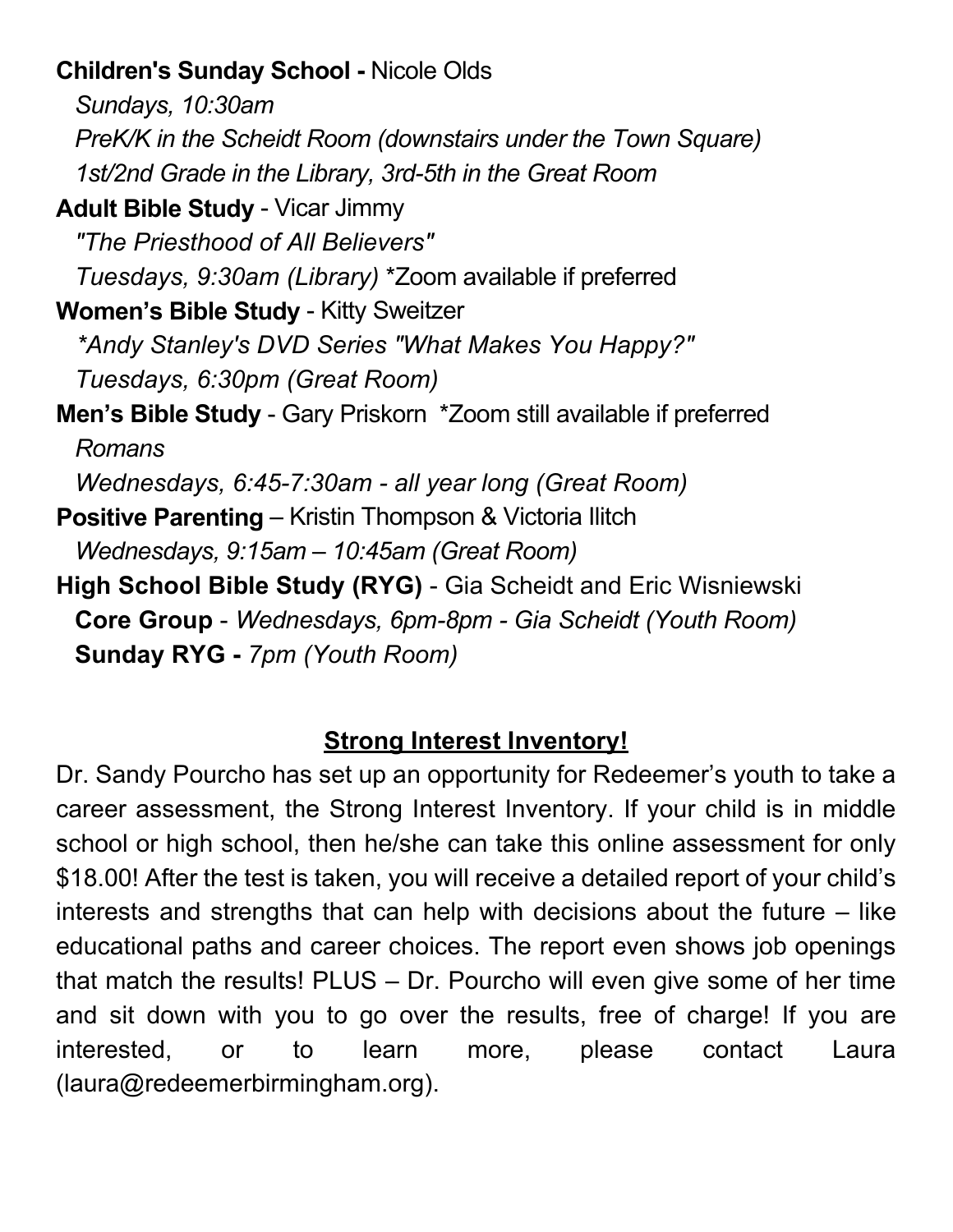#### **Redeemer Youth Group (High School Youth) CORE GROUP - WEDNESDAYS 6-8pm** Meet in the Youth Room! Questions? Contact Gia or Eric! **RYG - SUNDAY NIGHTS - 7pm \*Make sure to follow RYG on Instagram for event updates and photos**  *@redeemer\_y00th*

#### **Buy a piece of Sacred Scripture to support our Sacred Space!**

You now have an opportunity to own a piece of our 400+ year old German Bible that was printed in 1618 in Wittenberg.

- 1. Purchase pages of the Bible with colorful Illustrations on them representing some of the Bible stories - \$50
- 2. Purchase a page with your favorite Bible Verse on it \$40

## **Go to our website www.redeemerbirmingham.org and click on**

**Luther's Bible.** Questions, call Rose in the front office (248-644-4010).

#### **Prayer and Praise List**

#### **For those grieving the loss of loved ones:**

- Prayers of comfort for the family and friends of David Gibb whose memorial service was Friday, May 20.
- Prayers of comfort for the family and friends for Nancy Martin (Andy Martin's step-mom and Joseph's grandma) who was called to her heavenly home.

#### **For those facing health concerns:**

- Barb Grattan
- Cathy Priskorn, sister-in-law of Gary Priskorn
- Taylor Bosak, niece of Jon Duff
- **Ken and Paula**
- Mary Jane Johnson
- Megan Mabee, granddaughter of Mary Lou Mabee
- Ava Tafel
- George and Linda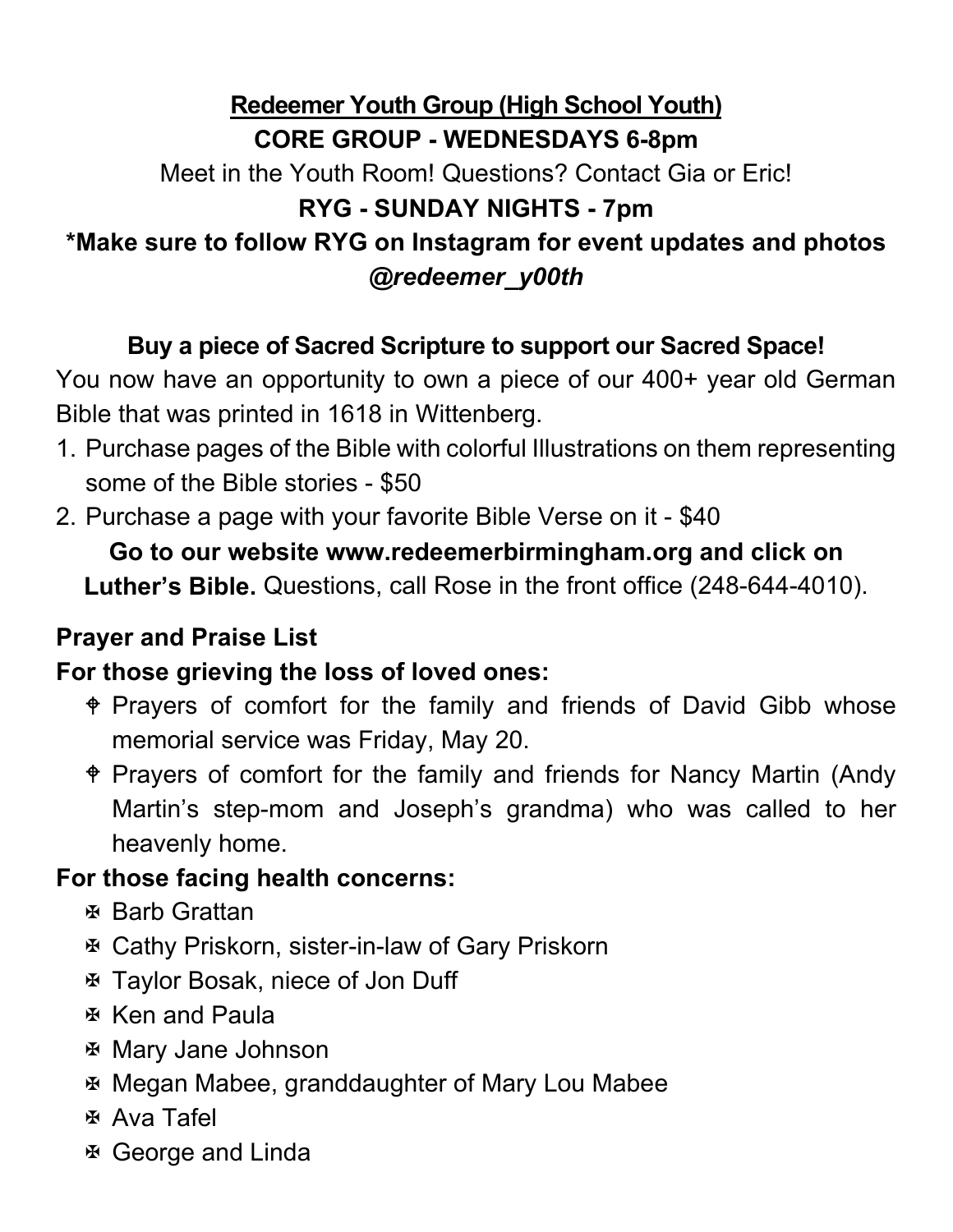- Marilyn Staargaard
- Fred Hollis
- Joyce Rolf
- Michael O'Conner, father of Kimberly Leahy
- $\Phi$  **Rick Russ**
- $\Phi$  **Rudy Becker**
- Chris Decker, friend of Pat Nehls
- Gerry Williams
- Tom Gray
- Jean Gregory

#### **For those in hospice:**

Helen Hiotaky, mother of Cindy Grove

#### **Special Petitions:**

- Congratulations to Ed and Sandy Ahlquist who are celebrating their 40-year wedding anniversary today.
- Pray for the Ukraine, America and all those in harm's way.
- Please pray for all the Lutherans in Burkina Faso, West Africa as the church there struggles in the midst of widespread violence and terrorist attacks, food insecurity and internal displacement.
- All those who are serving in the military, police & fire-fighters.
- President Biden and all world leaders, to be receptive to Godly counsel.
- For all those suffering from health concerns and for their caregivers devoting themselves to helping everyone who is sick.

#### **Prayers of Thanksgiving:**

- We welcome through baptism, Oliver Richard Vowell, son of Marty and Laura Vowell who was baptized today.
- For those celebrating birthdays and anniversaries.

#### *Anyone in need of long-term prayers (more than 3 weeks) will be included in our daily prayer chain email distribution and rotated on our Sunday prayer list once a month.*